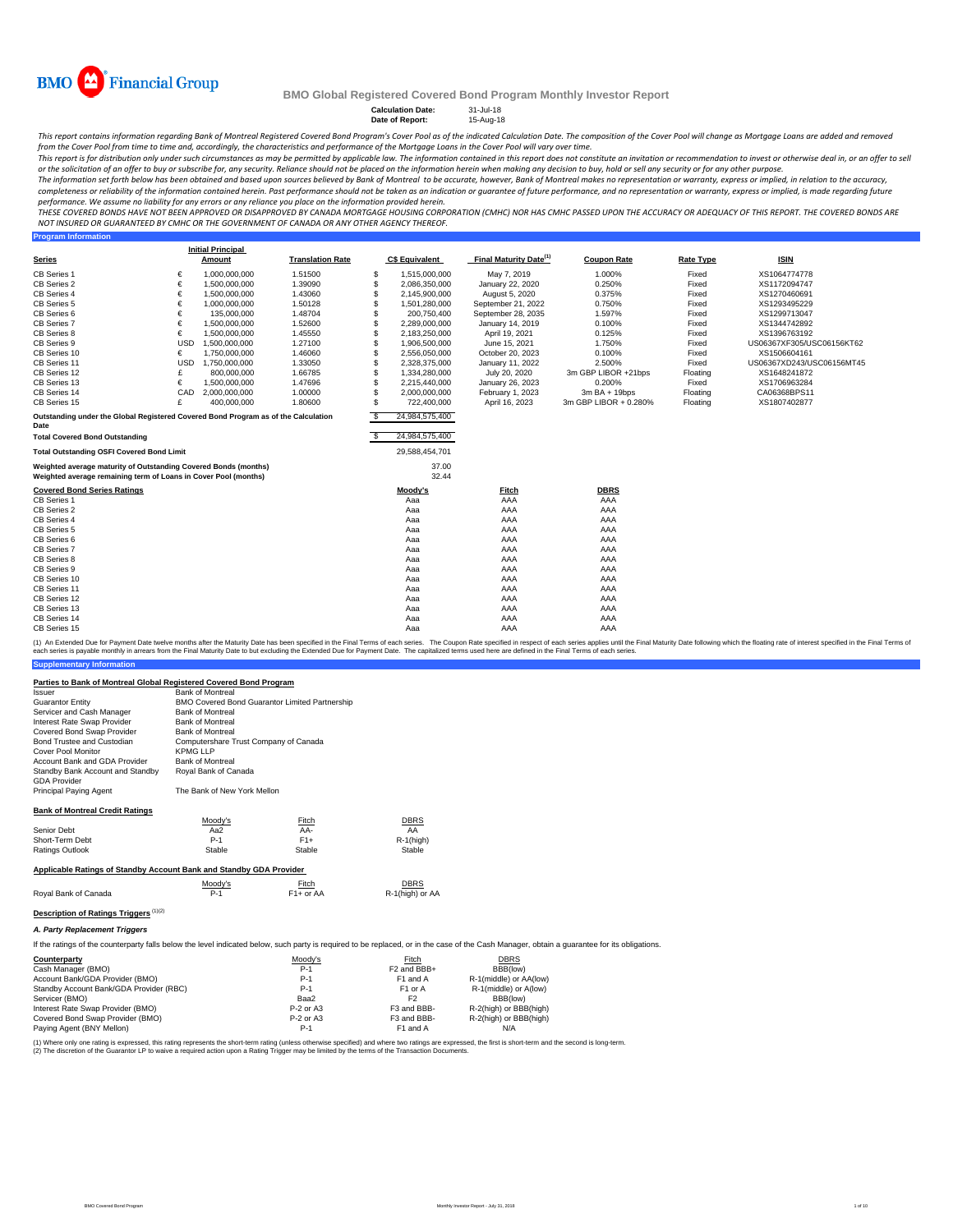

| <b>B. Summary of Specific Rating Trigger Actions</b>                                                                                                                                                                                                                                                                                |                        | <b>Calculation Date:</b><br>Date of Report: | 31-Jul-18<br>15-Aug-18                             |                                                                                                                                                                                                                                                                                                                                                                                                                                                                  |
|-------------------------------------------------------------------------------------------------------------------------------------------------------------------------------------------------------------------------------------------------------------------------------------------------------------------------------------|------------------------|---------------------------------------------|----------------------------------------------------|------------------------------------------------------------------------------------------------------------------------------------------------------------------------------------------------------------------------------------------------------------------------------------------------------------------------------------------------------------------------------------------------------------------------------------------------------------------|
| I) The following actions are required if the Cash Manager (BMO) undergoes a downgrade below the stipulated rating:                                                                                                                                                                                                                  |                        |                                             |                                                    |                                                                                                                                                                                                                                                                                                                                                                                                                                                                  |
|                                                                                                                                                                                                                                                                                                                                     | Moody's                | Fitch                                       | DBRS                                               |                                                                                                                                                                                                                                                                                                                                                                                                                                                                  |
| a) The Servicer will be required to direct amounts received directly<br>into the GDA Account (or Standby GDA Account if applicable)<br>within 2 Canadian business days and the Cash Manager shall<br>immediately remit any funds held at such time for or on behalf of<br>the Guarantor directly into the GDA Account               | $P-1$                  | F1 or A                                     | R-1(middle) or AA(low)                             |                                                                                                                                                                                                                                                                                                                                                                                                                                                                  |
| II) The following actions are required if the Servicer (BMO) undergoes a downgrade below the stipulated rating:                                                                                                                                                                                                                     |                        |                                             |                                                    |                                                                                                                                                                                                                                                                                                                                                                                                                                                                  |
|                                                                                                                                                                                                                                                                                                                                     | Moody's                | Fitch                                       | DBRS                                               |                                                                                                                                                                                                                                                                                                                                                                                                                                                                  |
| a) The Servicer will be required to direct amounts received to the<br>Cash Manager, or GDA as applicable                                                                                                                                                                                                                            | $P-1$                  | F1 or A                                     | R-1(middle) or BBB(low)                            |                                                                                                                                                                                                                                                                                                                                                                                                                                                                  |
| III) The Swap Provider is required to transfer credit support or transfer all of its rights and obligations to a replacement third party, or to obtain a<br>guarantee of its rights and obligations from a third party, if the Swap Provider undergoes a downgrade below the stipulated rating:                                     |                        |                                             |                                                    |                                                                                                                                                                                                                                                                                                                                                                                                                                                                  |
|                                                                                                                                                                                                                                                                                                                                     | $M$ oody's $^{(3)}$    | Fitch                                       | <b>DBRS</b>                                        |                                                                                                                                                                                                                                                                                                                                                                                                                                                                  |
| a) Interest Rate Swap Provider<br>b) Covered Bond Swap Provider                                                                                                                                                                                                                                                                     | P-1 or A2<br>P-1 or A2 | F1 and A<br>F1 and A                        | R-1(middle) or A (high)<br>R-1(middle) or A (high) |                                                                                                                                                                                                                                                                                                                                                                                                                                                                  |
| IV) The following actions are required if the Issuer (BMO) undergoes a downgrade below the stipulated rating:                                                                                                                                                                                                                       |                        |                                             |                                                    |                                                                                                                                                                                                                                                                                                                                                                                                                                                                  |
| a) Mandatory repayment of the Demand Loan                                                                                                                                                                                                                                                                                           | Moody's<br>N/A         | Fitch<br>F <sub>2</sub> or BBB+             | <b>DBRS</b><br>N/A                                 |                                                                                                                                                                                                                                                                                                                                                                                                                                                                  |
| b) Cashflows will be exchanged under the Covered Bond Swap<br>Agreement (to the extent not already taking place)                                                                                                                                                                                                                    | Baa1                   | BBB+                                        | BBB(high)                                          |                                                                                                                                                                                                                                                                                                                                                                                                                                                                  |
| c) Transfer of title to Loans to Guarantor <sup>(4)</sup>                                                                                                                                                                                                                                                                           | A <sub>3</sub>         | BBB-                                        | BBB(low)                                           |                                                                                                                                                                                                                                                                                                                                                                                                                                                                  |
| <b>Events of Defaults &amp; Test Compliance</b><br>Asset Coverage Test (C\$ Equivalent of Outstanding<br>Covered Bond < Adjusted Aggregate Asset Amount)                                                                                                                                                                            |                        | Pass                                        |                                                    |                                                                                                                                                                                                                                                                                                                                                                                                                                                                  |
| <b>Issuer Event of Default</b><br>Guarantor LP Event of Default                                                                                                                                                                                                                                                                     |                        | No<br>No                                    |                                                    |                                                                                                                                                                                                                                                                                                                                                                                                                                                                  |
| (3) If no short term rating exists, then A1<br>jurisdiction over the Seller permitting registered title to the Loans to remain with the Seller until such time as (i) the Loans are to be sold or otherwise disposed of by the Guarantor or the Bond Trustee in the performan<br>Bonds as a result of such deferral.                |                        |                                             |                                                    | (4) The transfer of registered title to the Loans to the Guarantor may be deferred if (A) satisfactory assurances are provided to the Guarantor and the Bond Trustee by The Office of the Superintendent of Financial Institut<br>Transaction Documents, or (ii) the Guarantor or the Bond Trustee is required to take actions to enforce or otherwise deal with the Loans, and (B) each of the Rating Agencies has confirmed that it will not withdraw or downg |
| <b>Pre-Maturity Test</b>                                                                                                                                                                                                                                                                                                            |                        |                                             |                                                    |                                                                                                                                                                                                                                                                                                                                                                                                                                                                  |
| (Applicable to Hard Bullet Covered Bonds)<br><b>Pre-Maturity Required Ratings</b>                                                                                                                                                                                                                                                   | Moody's<br>$P-1$       | Fitch<br>$F1+$                              | DBRS <sup>(1)</sup><br>A(high) or A(low)           |                                                                                                                                                                                                                                                                                                                                                                                                                                                                  |
| Following a breach of the Pre-Maturity test in respect of a Series of Hard Bullet Covered Bonds, and unless the Pre-Maturity Liquidity Ledger is otherwise funded from the other sources, the Partnership<br>shall offer to sell Randomly Selected Loans if Final Maturity Date is within 12 months from the Pre-Maturity Test Date |                        |                                             |                                                    |                                                                                                                                                                                                                                                                                                                                                                                                                                                                  |

(1) In the case of DBRS, if Final Maturity Date is within six months of the Pre-Maturity Test Date, then A(high), otherwise A(low).

| ------------------                          |            |       |             |  |
|---------------------------------------------|------------|-------|-------------|--|
| <b>Reserve Fund Required Amount Ratings</b> | Moody's    | Fitch | <b>DBRS</b> |  |
| Senior                                      |            |       | A(low)      |  |
| Short Term                                  | <u>. .</u> |       | R-1(middle) |  |
|                                             |            |       |             |  |

Are the ratings of the Issuer below the Reserve Fund Required Amount Ratings? No

If the ratings of the Issuer fall below the Reserve Fund Required Amount Ratings, then the Guarantor shall credit or cause to be credited to the Reserve Fund funds up to an amount equal to the Reserve Fund Required Amount.

Reserve Fund Required Amount: Nil

**Reserve Fund**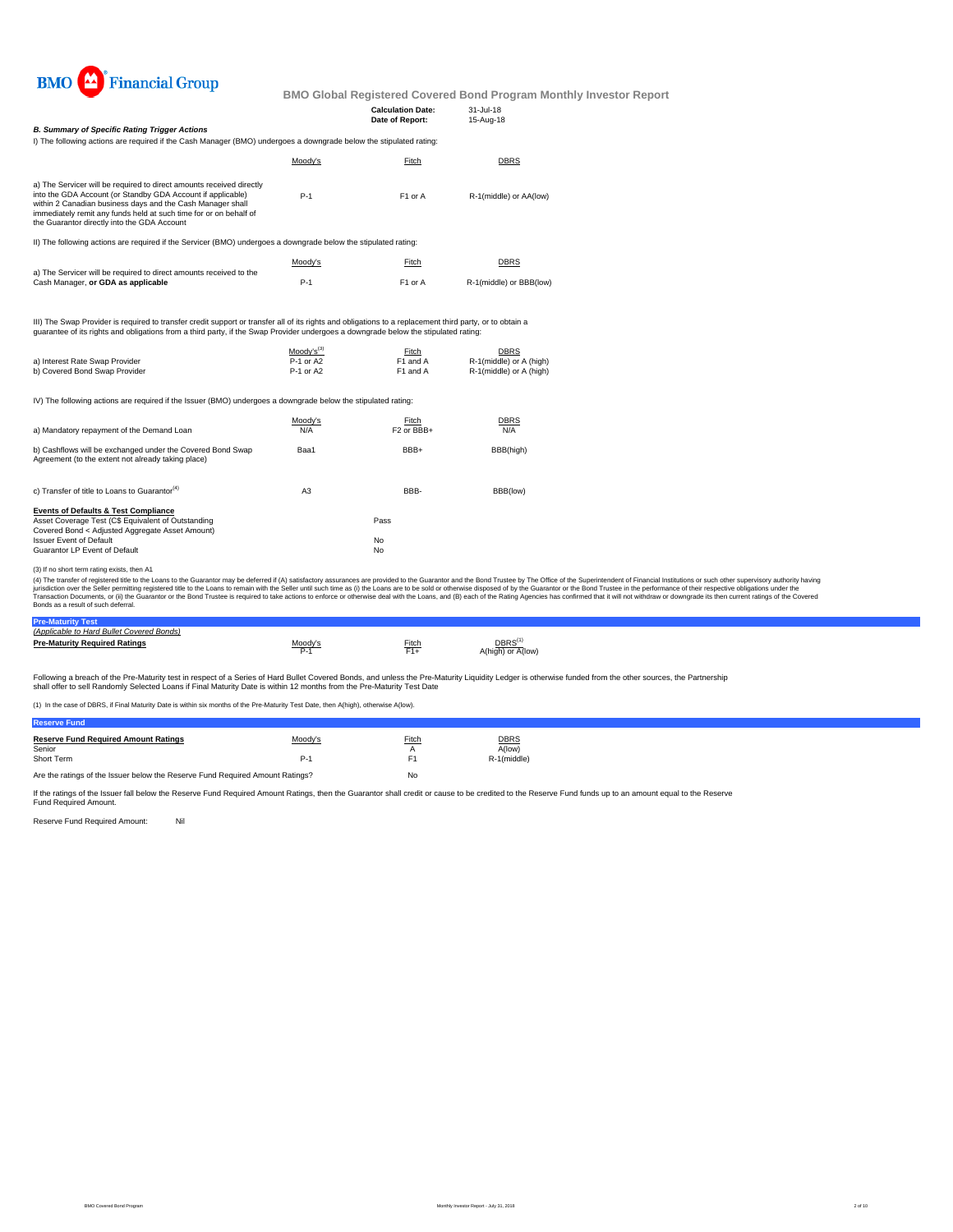

|                                                                                                                                                                                                                              | <b>Calculation Date:</b><br>Date of Report: | 31-Jul-18<br>15-Aug-18                          |        |                |                |
|------------------------------------------------------------------------------------------------------------------------------------------------------------------------------------------------------------------------------|---------------------------------------------|-------------------------------------------------|--------|----------------|----------------|
| <b>Asset Coverage Test</b>                                                                                                                                                                                                   |                                             |                                                 |        |                |                |
| C\$ Equivalent of Outstanding Covered Bonds                                                                                                                                                                                  | 24,984,575,400                              |                                                 |        |                |                |
| $A^{(1)}$ = Lesser of (i) Sum of LTV adjusted outstanding principal balance and (ii) Sum of<br>Asset percentage adjusted outstanding principal balance                                                                       | 27,093,030,083                              |                                                 | A (i)  |                | 28,976,502,763 |
| B = Principal receipts not applied                                                                                                                                                                                           |                                             |                                                 | A (ii) |                | 27,093,030,083 |
| $C =$ Cash capital contributions<br>$D =$ Substitution assets<br>$E =$ (i) Reserve fund balance<br>(ii) Pre - Maturity liquidity ledger balance<br>$F =$ Negative carry factor calculation<br>Total: $A + B + C + D + E - F$ | $\sim$<br>$\sim$<br>27,093,030,083          | Asset Percentage<br>Maximum Asset<br>Percentage |        | 93.5%<br>95.0% |                |
| <b>Asset Coverage Test Pass/Fail</b>                                                                                                                                                                                         | Pass                                        |                                                 |        |                |                |
| <b>Regulatory OC Minimum</b>                                                                                                                                                                                                 | 103%                                        |                                                 |        |                |                |
| Level of Overcollateralization <sup>(2)</sup>                                                                                                                                                                                | 107%                                        |                                                 |        |                |                |

(1) Market Value as determined by adjusting, not less than quarterly, the Original Market Value utilizing the Indexation Methodology (see Appendix for details) for subsequent price developments.

(2) Per Section 4.3.8 of the CMHC Guide, (A) the lesser of (i) the total amount of cover pool collateral and (ii) the amount of cover pool collateral required to collateralize the covered bonds outstanding and ensure the A

| <b>Valuation Calculation</b>                                                                                                                                                                                                   |                |
|--------------------------------------------------------------------------------------------------------------------------------------------------------------------------------------------------------------------------------|----------------|
| <b>Trading Value of Covered Bonds</b>                                                                                                                                                                                          | 24.906.666.444 |
| $A =$ Lesser of i) Present value of outstanding loan balance of Performing Eligible Loans <sup>(1)</sup><br>and ii) 80% of Market Value <sup>(2)</sup> of properties securing Performing Eligible Loans, net of<br>adjustments | 28.775.766.961 |
| $B =$ Principal receipts up to calculation date not otherwise applied                                                                                                                                                          |                |
| $C = Cash$ capital contributions                                                                                                                                                                                               |                |
| D = Trading Value of any Substitute Assets                                                                                                                                                                                     |                |
| $E =$ (i) Reserve Fund Balance, if applicable                                                                                                                                                                                  |                |
| (ii) Pre - Maturity liquidity ledger balance                                                                                                                                                                                   |                |
| F = Trading Value of Swap Collateral                                                                                                                                                                                           |                |
| Total: $A + B + C + D + E + F$                                                                                                                                                                                                 | 28.775.766.961 |

(1) Present value of expected future cash flows of Loans using current market interest rates offered to BMO clients. The effective weighted average rate used for discounting is 3.25%.<br>(2) Market Value as determined by adju

| <b>Intercompany Loan Balance</b>       |                                  |                                                   |
|----------------------------------------|----------------------------------|---------------------------------------------------|
| Guarantee Loan<br>Demand Loan<br>Total |                                  | 26,759,416,257<br>2,246,527,268<br>29,005,943,525 |
| <b>Cover Pool Losses</b>               |                                  |                                                   |
| Period end                             | <b>Write Off Amounts</b>         | <b>Loss Percentage (Annualized)</b>               |
| July 31, 2018                          | \$443,665                        | $0.00\%$                                          |
| <b>Cover Pool Flow of Funds</b>        |                                  |                                                   |
|                                        | <b>Current Month</b>             | Previous Month                                    |
| Cash Inflows *                         |                                  |                                                   |
| Principal receipts                     | 480,936,396                      | 508,390,263                                       |
| Proceeds for sale of Loans             |                                  |                                                   |
| Revenue Receipts                       | 76,872,752                       | 68,035,241                                        |
| Swap Receipts                          | 5,365,057                        | 6,672,400                                         |
| Cash Capital Contribution              |                                  |                                                   |
| Advances of Intercompany Loans         |                                  | $\overline{\phantom{a}}$                          |
| Guarantee Fee                          |                                  | $\overline{\phantom{a}}$                          |
| <b>Cash Outflows</b>                   |                                  |                                                   |
| Swap Payment                           |                                  |                                                   |
| Intercompany Loan interest             | (44, 731, 171)                   | (46, 474, 597)                                    |
| Intercompany Loan principal            | $(480, 936, 396)$ <sup>(1)</sup> | (508, 390, 263)                                   |
| Intercompany Loan repayment            |                                  |                                                   |
| Mortgage Top-up Settlement             |                                  |                                                   |
| Misc Partnership Expenses              | (967)                            | (114)                                             |
| Profit Distribution to Partners        |                                  |                                                   |
| Net inflows/(outflows)                 | 37,505,671                       | 28,232,930                                        |

### $<sup>(1)</sup>$  Includes cash settlement of \$480,936,396 to occur on August 17, 2018.</sup>

| <b>Cover Pool - Summary Statistics</b>       |                         |               |
|----------------------------------------------|-------------------------|---------------|
| Asset Type                                   | Mortgages               |               |
| Previous Month Ending Balance                | \$<br>29.478.238.948    |               |
| Aggregate Outstanding Balance                | \$<br>29.017.650.212    |               |
| Number of Loans                              | 111.113                 |               |
| Average Loan Size                            | \$<br>261.154           |               |
| Number of Primary Borrowers                  | 109.593                 |               |
| Number of Properties                         | 111.113                 |               |
|                                              | Original <sup>(1)</sup> | Indexed $(2)$ |
| Weighted Average Current Loan to Value (LTV) | 61.77%                  | 52.16%        |
| Weighted Average Authorized LTV              | 69.44%                  | 57.99%        |
| Weighted Average Original LTV                | 69.44%                  |               |
| Weighted Average Seasoning                   | 20.47 (Months)          |               |
| Weighted Average Coupon                      | 2.78%                   |               |
| Weighted Average Original Term               | 52.91 (Months)          |               |
| Weighted Average Remaining Term              | 32.44 (Months)          |               |
| <b>Substitution Assets</b>                   | Nil                     |               |

(1) Value as most recently determined or assessed in accordance with the underwriting policies (whether upon origination or renewal of the Eligible Loan or subsequently thereto).

Value as incorrections conclusions of cooleration and the termined by adjusting the Indexation Methodology (see Appendix for details) for subsequent price developments.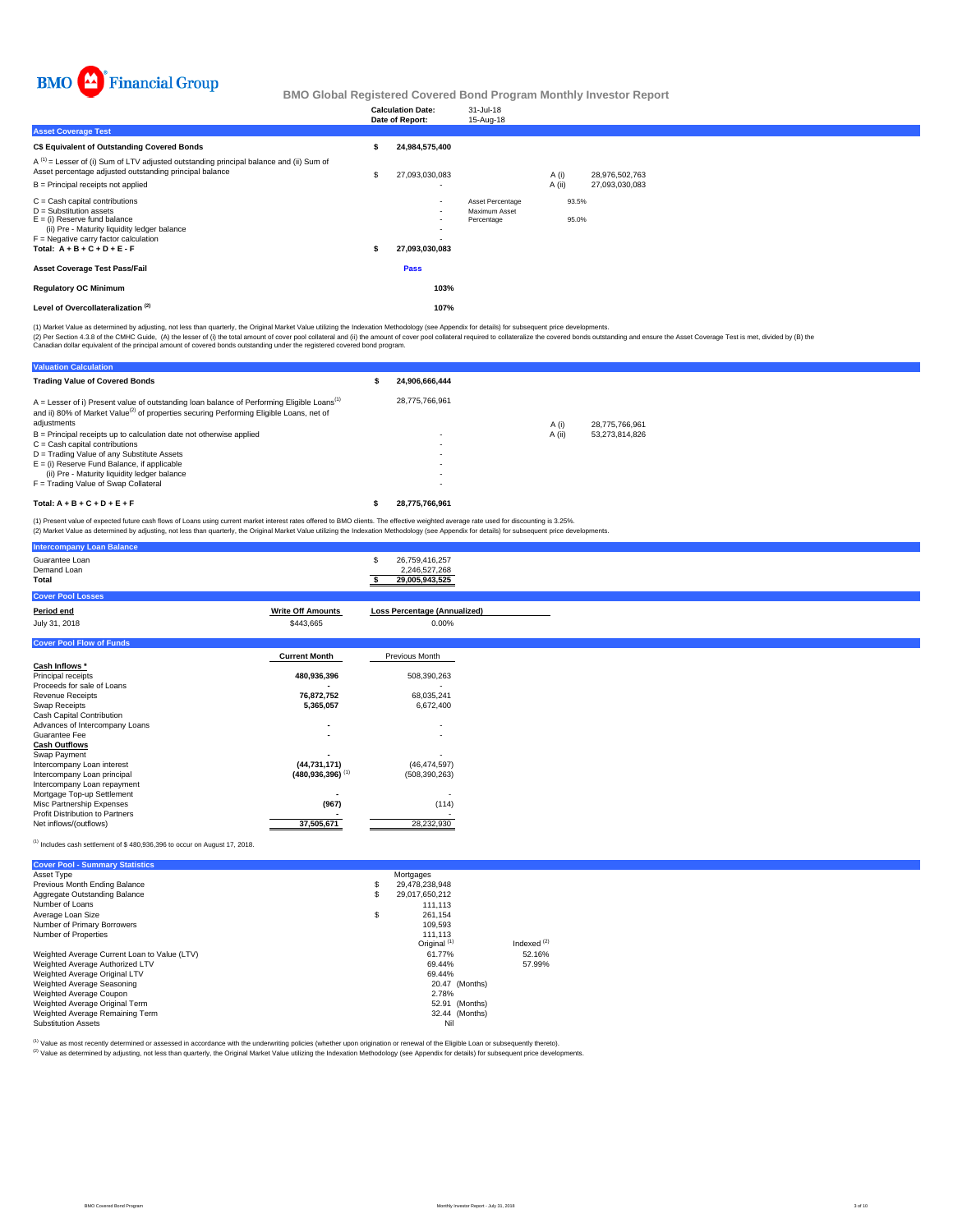

**Cover Pool - Provincial Distri** 

### **Calculation Date:** 31-Jul-18 **BMO Global Registered Covered Bond Program Monthly Investor Report**

|                                              | Date of Report:        | 15-Aug-18  |                          |            |
|----------------------------------------------|------------------------|------------|--------------------------|------------|
| <b>Cover Pool - Delinguency Distribution</b> |                        |            |                          |            |
| Aging Summarv                                | <b>Number of Loans</b> | Percentage | <b>Principal Balance</b> | Percentage |
| Current and less than 30 days past due       | 110.413                | 99.37      | 28.847.103.827           | 99.41      |
| 30 - 59 days past due                        | 361                    | 0.32       | 97.162.524               | 0.33       |
| 60 - 89 days past due                        | 128                    | 0.12       | 32.236.412               | 0.11       |
| 90 or more days past due                     | 211                    | 0.19       | 41.147.449               | 0.14       |
| <b>Grand Total</b>                           | 111.113                | 100.00     | 29.017.650.212           | 100.00     |
|                                              |                        |            |                          |            |

| Province                        | <b>Number of Loans</b> | Percentage | <b>Principal Balance</b> |                | Percentage |
|---------------------------------|------------------------|------------|--------------------------|----------------|------------|
| Alberta                         | 13,413                 | 12.07      |                          | 3.316.584.806  | 11.43      |
| <b>British Columbia</b>         | 16.439                 | 14.79      |                          | 5.630.133.084  | 19.40      |
| Manitoba                        | 1,508                  | 1.36       |                          | 265.049.551    | 0.91       |
| New Brunswick                   | 1,806                  | 1.63       |                          | 229.574.606    | 0.79       |
| Newfoundland                    | 3,064                  | 2.76       |                          | 498.012.582    | 1.72       |
| Northwest Territories & Nunavut | 109                    | 0.10       |                          | 22.351.268     | 0.08       |
| Nova Scotia                     | 3.373                  | 3.04       |                          | 578.122.781    | 1.99       |
| Ontario                         | 49,958                 | 44.96      |                          | 14.309.480.314 | 49.31      |
| Prince Edward Island            | 552                    | 0.50       |                          | 77.715.587     | 0.27       |
| Quebec                          | 18,558                 | 16.70      |                          | 3.627.710.622  | 12.50      |
| Saskatchewan                    | 2,226                  | 2.00       |                          | 441.453.068    | 1.52       |
| <b>Yukon Territories</b>        | 107                    | 0.10       |                          | 21.461.942     | 0.07       |
| <b>Grand Total</b>              | 111.113                | 100.00     |                          | 29.017.650.212 | 100.00     |

| <b>Cover Pool - Credit Score Distribution</b> |                        |            |                          |                |            |
|-----------------------------------------------|------------------------|------------|--------------------------|----------------|------------|
| <b>Credit Score</b>                           | <b>Number of Loans</b> | Percentage | <b>Principal Balance</b> |                | Percentage |
| Score Unavailable                             | 867                    | 0.78       |                          | 171.609.006    | 0.59       |
| Less than 600                                 | 1.861                  | 1.67       |                          | 401.616.995    | 1.38       |
| $600 - 650$                                   | 3.555                  | 3.20       |                          | 873.710.118    | 3.01       |
| $651 - 700$                                   | 8.742                  | 7.87       |                          | 2.294.909.840  | 7.91       |
| 701 - 750                                     | 16.216                 | 14.59      |                          | 4.526.745.138  | 15.60      |
| 751 - 800                                     | 20.632                 | 18.57      |                          | 5.867.898.879  | 20.22      |
| 801 and Above                                 | 59,240                 | 53.32      |                          | 14.881.160.235 | 51.28      |
| <b>Grand Total</b>                            | 111.113                | 100.00     |                          | 29.017.650.212 | 100.00     |

| <b>Cover Pool - Rate Type Distribution</b>           |                        |            |                          |            |
|------------------------------------------------------|------------------------|------------|--------------------------|------------|
| <b>Rate Type</b>                                     | <b>Number of Loans</b> | Percentage | <b>Principal Balance</b> | Percentage |
| Fixed                                                | 87.191                 | 78.47      | 22,008,170,519           | 75.84      |
| Variable                                             | 23,922                 | 21.53      | 7,009,479,693            | 24.16      |
| <b>Grand Total</b>                                   | 111.113                | 100.00     | 29,017,650,212           | 100.00     |
|                                                      |                        |            |                          |            |
| <b>Cover Pool - Mortgage Asset Type Distribution</b> |                        |            |                          |            |
| Mortgage Asset Type                                  | <b>Number of Loans</b> | Percentage | <b>Principal Balance</b> | Percentage |
| <b>Conventional Amortizing Mortgages</b>             | 111.113                | 100.00     | 29,017,650,212           | 100.00     |
| <b>Grand Total</b>                                   | 111.113                | 100.00     | 29.017.650.212           | 100.00     |
|                                                      |                        |            |                          |            |
|                                                      |                        |            |                          |            |

| <b>Occupancy Type</b> | <b>Number of Loans</b> | Percentage | <b>Principal Balance</b> | Percentage |
|-----------------------|------------------------|------------|--------------------------|------------|
| Owner Occupied        | 85,760                 | 77.18      | 23.555.542.520           | 81.18      |
| Non-Owner Occupied    | 25.353                 | 22.82      | 5.462.107.691            | 18.82      |
| <b>Grand Total</b>    | 111.113                | 100.00     | 29.017.650.212           | 100.00     |

| <b>Cover Pool - Mortgage Rate Distribution</b> |                        |            |    |                          |            |  |  |  |  |  |  |  |  |
|------------------------------------------------|------------------------|------------|----|--------------------------|------------|--|--|--|--|--|--|--|--|
| Mortgage Rate (%)                              | <b>Number of Loans</b> | Percentage |    | <b>Principal Balance</b> | Percentage |  |  |  |  |  |  |  |  |
| Less than 1.00                                 | 11                     | 0.01       |    | 2,637,389                | 0.01       |  |  |  |  |  |  |  |  |
| $1.00 - 3.99$                                  | 109,081                | 98.17      | \$ | 28,623,635,485           | 98.64      |  |  |  |  |  |  |  |  |
| $4.00 - 4.49$                                  | 435                    | 0.39       |    | 90.587.772               | 0.31       |  |  |  |  |  |  |  |  |
| $4.50 - 4.99$                                  | 1,271                  | 1.14       |    | 246.519.614              | 0.85       |  |  |  |  |  |  |  |  |
| $5.00 - 5.49$                                  | 10                     | 0.01       |    | 2,210,032                | 0.01       |  |  |  |  |  |  |  |  |
| $5.50 - 5.99$                                  |                        | 0.00       |    | 314,757                  | 0.00       |  |  |  |  |  |  |  |  |
| $6.00 - 6.49$                                  | 3                      | 0.00       |    | 469.376                  | 0.00       |  |  |  |  |  |  |  |  |
| $6.50 - 6.99$                                  | 50                     | 0.04       |    | 8,412,971                | 0.03       |  |  |  |  |  |  |  |  |
| $7.00 - 7.49$                                  | 249                    | 0.22       |    | 42.862.816               | 0.15       |  |  |  |  |  |  |  |  |
| $7.50 - 7.99$                                  | ۰                      | $\sim$     |    |                          |            |  |  |  |  |  |  |  |  |
| 8.00 and Above                                 |                        |            |    |                          |            |  |  |  |  |  |  |  |  |
| <b>Grand Total</b>                             | 111,113                | 100.00     |    | 29,017,650,212           | 100.00     |  |  |  |  |  |  |  |  |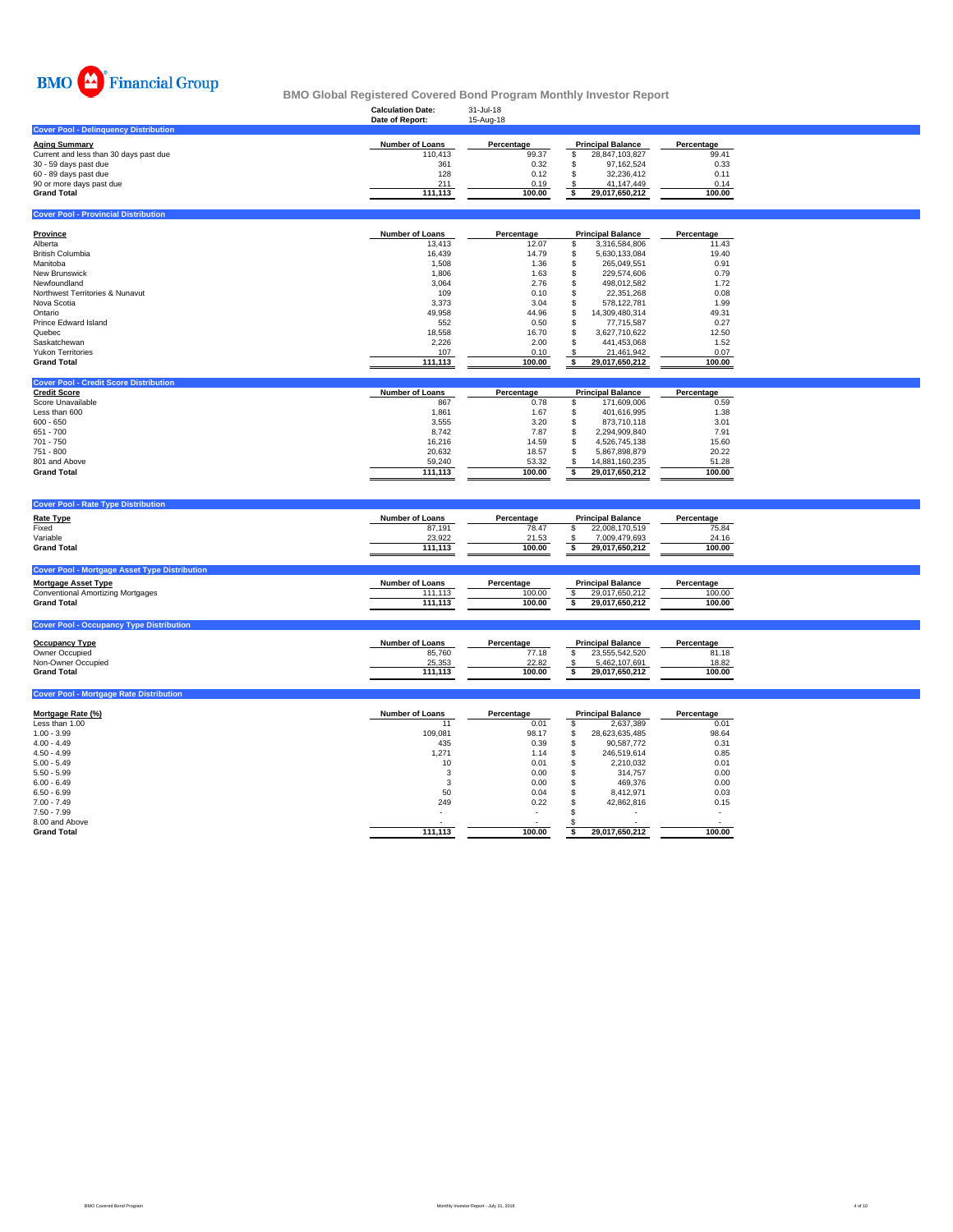

|                                           | <b>Calculation Date:</b><br>Date of Report: | 31-Jul-18<br>15-Aug-18   |     |                          |            |
|-------------------------------------------|---------------------------------------------|--------------------------|-----|--------------------------|------------|
| Cover Pool - Indexed LTV Distribution (1) |                                             |                          |     |                          |            |
| Indexed LTV (%)                           | <b>Number of Loans</b>                      | Percentage               |     | <b>Principal Balance</b> | Percentage |
| 20.00 and Below                           | 11,975                                      | 10.78                    | \$. | 1,050,921,212            | 3.62       |
| $20.01 - 25.00$                           | 4,549                                       | 4.09                     |     | 754,920,916              | 2.60       |
| 25.01 - 30.00                             | 5,508                                       | 4.96                     |     | 1,182,551,337            | 4.08       |
| $30.01 - 35.00$                           | 7,077                                       | 6.37                     |     | 1.880.750.406            | 6.48       |
| $35.01 - 40.00$                           | 8,585                                       | 7.73                     |     | 2.307.157.142            | 7.95       |
| $40.01 - 45.00$                           | 9,820                                       | 8.84                     |     | 2,637,045,145            | 9.09       |
| $45.01 - 50.00$                           | 10,692                                      | 9.62                     |     | 2,929,986,542            | 10.10      |
| $50.01 - 55.00$                           | 9,836                                       | 8.85                     |     | 2,827,812,573            | 9.75       |
| $55.01 - 60.00$                           | 9,969                                       | 8.97                     |     | 2,867,193,980            | 9.88       |
| $60.01 - 65.00$                           | 8,760                                       | 7.88                     |     | 2,637,021,158            | 9.09       |
| 65.01 - 70.00                             | 10,118                                      | 9.11                     |     | 3,124,392,825            | 10.77      |
| 70.01 - 75.00                             | 7,733                                       | 6.96                     |     | 2,552,788,223            | 8.80       |
| 75.01 - 80.00                             | 6,491                                       | 5.84                     |     | 2,265,108,754            | 7.81       |
| 80.01 and Above                           |                                             | $\overline{\phantom{a}}$ |     |                          |            |
| <b>Grand Total</b>                        | 111,113                                     | 100.00                   |     | 29,017,650,212           | 100.00     |

<sup>(1)</sup> Value as determined by adjusting, not less than quarterly, the Original Market Value utilizing the Indexation Methodology (see Appendix for details) for subsequent price developments.

| <b>Cover Pool - Remaining Term Distribution</b> |                        |            |                          |            |
|-------------------------------------------------|------------------------|------------|--------------------------|------------|
| <b>Months to Maturity</b>                       | <b>Number of Loans</b> | Percentage | <b>Principal Balance</b> | Percentage |
| Less than 12                                    | 15.754                 | 14.18      | 3.884.317.318            | 13.39      |
| $12 - 17$                                       | 11.549                 | 10.39      | 2,879,301,839            | 9.92       |
| $18 - 24$                                       | 12,868                 | 11.58      | 3.202.056.878            | 11.03      |
| $25 - 30$                                       | 12.407                 | 11.17      | 3.100.644.434            | 10.69      |
| $31 - 36$                                       | 10.547                 | 9.49       | 2.521.897.478            | 8.69       |
| $37 - 42$                                       | 14.028                 | 12.62      | 3.638.813.058            | 12.54      |
| $43 - 48$                                       | 14.256                 | 12.83      | 3.901.603.750            | 13.45      |
| $49 - 54$                                       | 13,832                 | 12.45      | 4.120.641.582            | 14.20      |
| $55 - 60$                                       | 5.636                  | 5.07       | 1.718.048.462            | 5.92       |
| $61 - 63$                                       | 20                     | 0.02       | 4.583.694                | 0.02       |
| 72 and Above                                    | 216                    | 0.19       | 45,741,718               | 0.16       |
| <b>Grand Total</b>                              | 111,113                | 100.00     | 29,017,650,212           | 100.00     |

| <b>Remaining Principal Balance (C\$)</b> | <b>Number of Loans</b> | Percentage |   | <b>Principal Balance</b> | Percentage |
|------------------------------------------|------------------------|------------|---|--------------------------|------------|
| 99,999 and Below                         | 19,268                 | 17.34      |   | 1,197,383,719            | 4.13       |
| 100.000 - 199.999                        | 33,679                 | 30.31      |   | 5.078.116.081            | 17.50      |
| 200,000 - 299,999                        | 25,775                 | 23.20      |   | 6.335.543.478            | 21.83      |
| 300.000 - 399.999                        | 13,908                 | 12.52      |   | 4.798.498.474            | 16.54      |
| 400.000 - 499.999                        | 7.566                  | 6.81       |   | 3.373.397.398            | 11.63      |
| 500.000 - 599.999                        | 4,138                  | 3.72       |   | 2,253,661,569            | 7.77       |
| 600.000 - 699.999                        | 2,343                  | 2.11       |   | 1.514.063.262            | 5.22       |
| 700.000 - 799.999                        | 1,326                  | 1.19       | э | 990.209.573              | 3.41       |
| 800.000 - 899.999                        | 884                    | 0.80       | ж | 749.891.136              | 2.58       |
| 900.000 - 999.999                        | 662                    | 0.60       |   | 628.617.164              | 2.17       |
| 1.000.000 - 1.499.999                    | 1,218                  | 1.10       |   | 1.456.799.122            | 5.02       |
| 1.500.000 - 2.000.000                    | 263                    | 0.24       |   | 447.409.657              | 1.54       |
| 2,000,000 - 3,000,000                    | 83                     | 0.07       |   | 194.059.579              | 0.67       |
| 3,000,000 and Above                      |                        | ۰          |   |                          |            |
|                                          | 111,113                | 100.00     |   | 29,017,650,212           | 100.00     |

| <b>Cover Pool - Property Type Distribution</b> |                 |            |                          |                |        |
|------------------------------------------------|-----------------|------------|--------------------------|----------------|--------|
| <b>Property Type</b>                           | Number of Loans | Percentage | <b>Principal Balance</b> | Percentage     |        |
| Condominium                                    | 22,974          | 20.68      |                          | 4.597.659.105  | 15.84  |
| Multi-Residential                              | 5.678           | 5.11       |                          | 1.406.827.274  | 4.85   |
| Single Family                                  | 74.282          | 66.85      |                          | 20.913.828.487 | 72.07  |
| Townhouse                                      | 8.179           | 7.36       |                          | 2.099.335.346  | 7.23   |
| <b>Grand Total</b>                             | 111.113         | 100.00     |                          | 29.017.650.212 | 100.00 |

*Note: Percentages and totals in the above tables may not add exactly due to rounding.*

## **Cover Pool - Indexed LTV and Delinquency Distribution by Provine**

|          |                 | <b>Aging Summary</b>                                |               |                           |            |   |                           |  |                             |  |               |  |
|----------|-----------------|-----------------------------------------------------|---------------|---------------------------|------------|---|---------------------------|--|-----------------------------|--|---------------|--|
| Province | Indexed LTV (%) | <b>Current and</b><br>less than 30<br>days past due |               | 30 to 59<br>days past due |            |   | 60 to 89<br>days past due |  | 90 or more<br>days past due |  | Total         |  |
| Alberta  | 20.00 and Below |                                                     | 71.559.245    |                           | 63.595     | S | 81.591                    |  | 166.781                     |  | 71.871.212    |  |
|          | $20.01 - 25$    |                                                     | 52.059.646    |                           | 292,967    |   |                           |  |                             |  | 52,352,612    |  |
|          | $25.01 - 30$    |                                                     | 71.980.276    |                           | 54,401     |   |                           |  | 410.225                     |  | 72.444.901    |  |
|          | $30.01 - 35$    |                                                     | 98.426.544    |                           | 187.132    |   | 494.443                   |  |                             |  | 99,108,120    |  |
|          | $35.01 - 40$    |                                                     | 133.719.225   |                           | 55.377     |   | 747.249                   |  | 536.631                     |  | 135.058.482   |  |
|          | $40.01 - 45$    |                                                     | 167.048.292   |                           | 327.844    |   | 193.163                   |  | 211.977                     |  | 167.781.276   |  |
|          | $45.01 - 50$    |                                                     | 220.586.476   |                           | 657.133    |   | 551.499                   |  | 239.436                     |  | 222.034.544   |  |
|          | $50.01 - 55$    |                                                     | 284.736.080   |                           | 1.624.168  |   | 1.168.403                 |  | 358,296                     |  | 287,886,947   |  |
|          | $55.01 - 60$    |                                                     | 384.084.444   |                           | 1.568.926  |   | 1,197,907                 |  | ,507,991                    |  | 388,359,268   |  |
|          | $60.01 - 65$    |                                                     | 380.689.636   |                           | 2.858.849  |   | 670.828                   |  | 1,406,398                   |  | 385.625.710   |  |
|          | $65.01 - 70$    |                                                     | 364.509.916   |                           | 1.932.688  |   | 94.623                    |  | 462.458                     |  | 366.999.684   |  |
|          | $70.01 - 75$    |                                                     | 543.966.255   |                           | 1.194.760  |   | 712,635                   |  | 1,235,638                   |  | 547,109,288   |  |
|          | $75.01 - 80$    |                                                     | 514.937.435   |                           | 3,344,515  |   | 590,808                   |  | 1.080.005                   |  | 519.952.763   |  |
|          | 80.01 and Above |                                                     |               |                           |            |   |                           |  |                             |  |               |  |
|          |                 |                                                     | 3.288.303.469 |                           | 14.162.353 |   | 6.503.149                 |  | 7.615.835                   |  | 3.316.584.806 |  |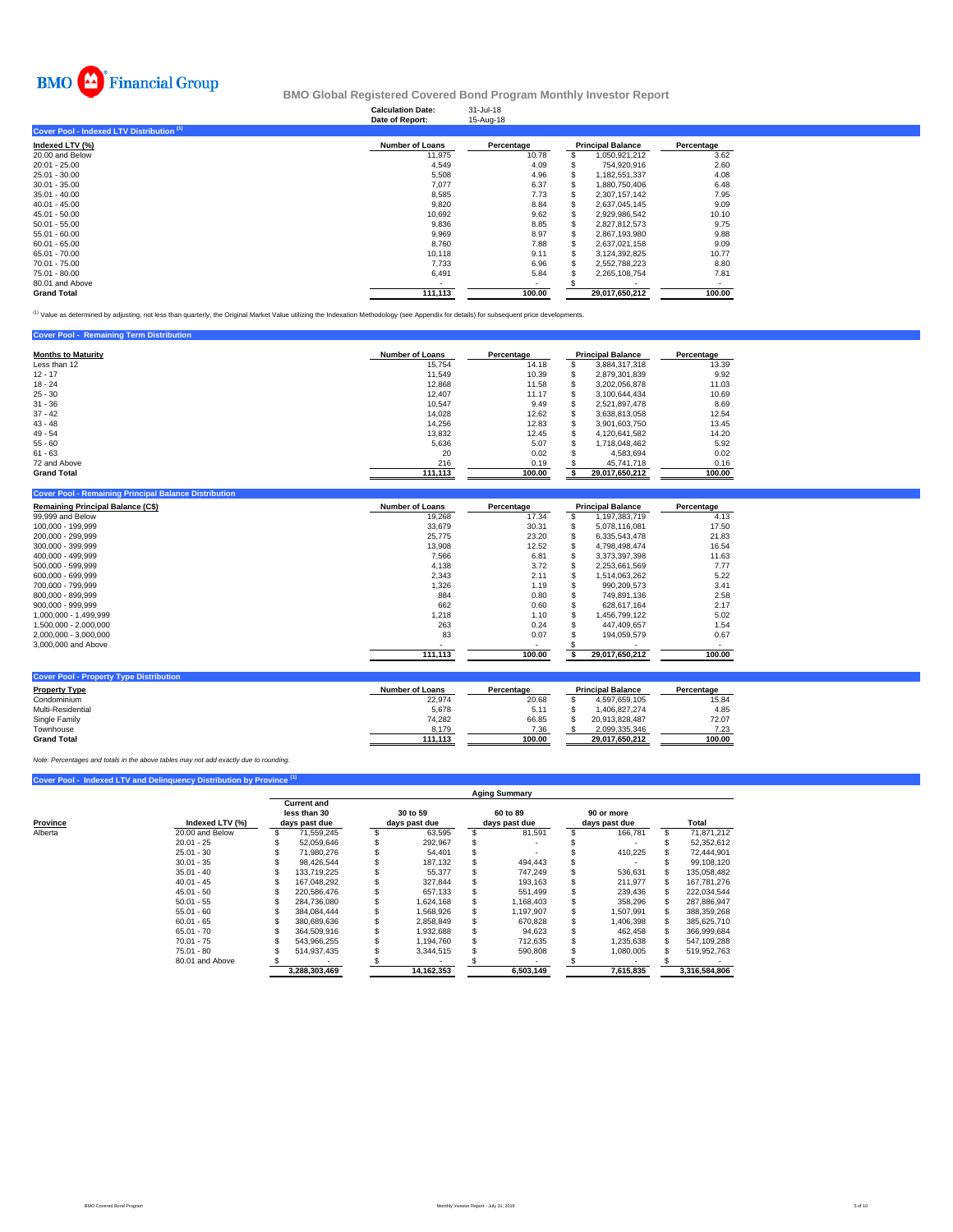

**Calculation Date:** 31-Jul-18 **Date of Report:** 15-Aug-18

**Aging Summary**

|                  |                 |               | <b>Current and</b> |               |            |               |                      |               |            |     |               |
|------------------|-----------------|---------------|--------------------|---------------|------------|---------------|----------------------|---------------|------------|-----|---------------|
|                  |                 |               | less than 30       |               | 30 to 59   |               | 60 to 89             |               | 90 or more |     |               |
| Province         | Indexed LTV (%) | days past due |                    | days past due |            | days past due |                      | days past due |            |     | Total         |
| British Columbia | 20.00 and Below |               | 375,258,689        |               | 1,015,896  |               | 333,320              |               | 421,023    | \$. | 377,028,929   |
|                  | $20.01 - 25$    |               | 263.461.698        |               | 1,970,324  |               | 1,195,961            |               | 164.891    |     | 266,792,874   |
|                  | $25.01 - 30$    |               | 485.899.641        |               | 482,926    |               |                      |               | 471.107    |     | 486.853.674   |
|                  | $30.01 - 35$    |               | 823.813.570        |               | 8.710.441  |               | 3,238,680            |               | 2,914,687  |     | 838,677,379   |
|                  | $35.01 - 40$    |               | 696.014.473        |               | 4.355.709  |               | 1,666,168            |               | 606.111    |     | 702,642,461   |
|                  | $40.01 - 45$    |               | 577.817.932        |               | 2,586,599  |               | 291,009              |               | 646.132    |     | 581,341,671   |
|                  | $45.01 - 50$    |               | 471.481.779        |               | 1,820,952  |               | 355,892              |               | 49,199     |     | 473,707,822   |
|                  | $50.01 - 55$    |               | 441.655.195        |               | 1,261,103  |               |                      |               |            |     | 442,916,297   |
|                  | $55.01 - 60$    |               | 338.954.489        |               | 394,787    |               |                      |               | 427.697    |     | 339,776,973   |
|                  | $60.01 - 65$    |               | 357, 165, 451      |               | 279,413    |               | 213,384              |               |            |     | 357,658,247   |
|                  | $65.01 - 70$    |               | 373.793.734        |               | 531,544    |               |                      |               |            |     | 374,325,278   |
|                  | $70.01 - 75$    |               | 238.956.345        |               | 276,630    |               |                      |               |            |     | 239,232,974   |
|                  | $75.01 - 80$    |               | 149,178,503        |               |            |               |                      |               |            |     | 149,178,503   |
|                  | 80.01 and Above |               |                    |               |            |               |                      |               |            |     |               |
|                  |                 |               | 5,593,451,499      |               | 23,686,324 |               | 7,294,414            |               | 5,700,847  |     | 5,630,133,084 |
|                  |                 |               |                    |               |            |               |                      |               |            |     |               |
|                  |                 |               |                    |               |            |               | <b>Aging Summary</b> |               |            |     |               |

| Province | Indexed LTV (%) | <b>Current and</b><br>less than 30<br>days past due | 30 to 59<br>days past due | 60 to 89<br>days past due | 90 or more<br>days past due | Total       |
|----------|-----------------|-----------------------------------------------------|---------------------------|---------------------------|-----------------------------|-------------|
| Manitoba | 20.00 and Below | 6.059.476                                           |                           |                           |                             |             |
|          |                 |                                                     |                           |                           |                             | 6,059,476   |
|          | $20.01 - 25$    | 4.116.470                                           |                           |                           |                             | 4,116,470   |
|          | $25.01 - 30$    | 5,726,783                                           |                           |                           |                             | 5,726,783   |
|          | $30.01 - 35$    | 7.472.641                                           |                           |                           |                             | 7,472,641   |
|          | $35.01 - 40$    | 7.948.888                                           |                           |                           | 95,570                      | 8,044,457   |
|          | $40.01 - 45$    | 12.287.347                                          |                           | 154.631                   |                             | 12.441.979  |
|          | $45.01 - 50$    | 18,442,806                                          | 297,311                   |                           | 131,514                     | 18,871,631  |
|          | $50.01 - 55$    | 23.228.083                                          |                           |                           |                             | 23,228,083  |
|          | $55.01 - 60$    | 29.307.356                                          | 158.169                   |                           | 196.498                     | 29.662.022  |
|          | $60.01 - 65$    | 27.931.564                                          |                           |                           |                             | 27,931,564  |
|          | $65.01 - 70$    | 42.140.918                                          | 791,629                   |                           |                             | 42,932,547  |
|          | $70.01 - 75$    | 41.594.146                                          |                           | 142,810                   | 444.987                     | 42.181.943  |
|          | $75.01 - 80$    | 36.379.954                                          |                           |                           |                             | 36,379,954  |
|          | 80.01 and Above |                                                     |                           |                           |                             |             |
|          |                 | 262,636,431                                         | 1.247.109                 | 297.442                   | 868.569                     | 265.049.551 |

**Aging Summary**

|                           |                 | <b>Aging Summary</b>                                |  |                           |    |                           |                             |         |  |             |  |  |
|---------------------------|-----------------|-----------------------------------------------------|--|---------------------------|----|---------------------------|-----------------------------|---------|--|-------------|--|--|
| Province<br>New Brunswick | Indexed LTV (%) | <b>Current and</b><br>less than 30<br>days past due |  | 30 to 59<br>days past due |    | 60 to 89<br>days past due | 90 or more<br>days past due |         |  | Total       |  |  |
|                           | 20.00 and Below | 7,384,828                                           |  | 25,743                    | \$ |                           |                             | ۰       |  | 7,410,571   |  |  |
|                           | $20.01 - 25$    | 3,166,904                                           |  | 22,593                    |    |                           |                             | ۰       |  | 3,189,497   |  |  |
|                           | $25.01 - 30$    | 5,709,382                                           |  | 30,579                    |    |                           |                             | 119,070 |  | 5,859,031   |  |  |
|                           | $30.01 - 35$    | 6,563,055                                           |  | 69,945                    |    |                           |                             | ۰       |  | 6,633,000   |  |  |
|                           | $35.01 - 40$    | 12.856.946                                          |  | 169,893                   |    |                           |                             | ۰       |  | 13,026,839  |  |  |
|                           | $40.01 - 45$    | 26.354.913                                          |  | 145,138                   |    | 156.112                   |                             |         |  | 26,656,162  |  |  |
|                           | $45.01 - 50$    | 30.345.243                                          |  | 218,257                   |    |                           |                             | 172.994 |  | 30,736,493  |  |  |
|                           | $50.01 - 55$    | 27.421.749                                          |  | 97,370                    |    | 37.530                    |                             | 125.563 |  | 27.682.213  |  |  |
|                           | $55.01 - 60$    | 22.180.912                                          |  |                           |    |                           |                             | ۰       |  | 22,180,912  |  |  |
|                           | $60.01 - 65$    | 17.257.300                                          |  |                           |    |                           |                             | 153.355 |  | 17.410.655  |  |  |
|                           | $65.01 - 70$    | 30.879.223                                          |  | 83,554                    |    |                           |                             | 319,856 |  | 31,282,633  |  |  |
|                           | $70.01 - 75$    | 15.951.238                                          |  |                           |    |                           |                             |         |  | 15.951.238  |  |  |
|                           | $75.01 - 80$    | 21.421.407                                          |  |                           |    | 133,955                   |                             | ۰       |  | 21,555,362  |  |  |
|                           | 80.01 and Above |                                                     |  |                           |    |                           |                             |         |  |             |  |  |
|                           |                 | 227,493,099                                         |  | 863,072                   |    | 327,597                   |                             | 890,838 |  | 229,574,606 |  |  |

|              |                 | <b>Current and</b> |               |               |               |             |
|--------------|-----------------|--------------------|---------------|---------------|---------------|-------------|
|              |                 | less than 30       | 30 to 59      | 60 to 89      | 90 or more    |             |
| Province     | Indexed LTV (%) | days past due      | days past due | days past due | days past due | Total       |
| Newfoundland | 20.00 and Below | 8.983.957          |               | 241.221       | 89.430        | 9,314,608   |
|              | $20.01 - 25$    | 6.359.459          |               |               |               | 6,359,459   |
|              | $25.01 - 30$    | 10.726.895         | 62,019        | 33,111        | 335.910       | 11,157,935  |
|              | $30.01 - 35$    | 14.899.015         |               |               | 186.466       | 15.085.481  |
|              | $35.01 - 40$    | 23.040.689         |               | 31.360        | 188,679       | 23.260.728  |
|              | $40.01 - 45$    | 50.431.726         | 631.546       | 178,340       | 196.905       | 51,438,518  |
|              | $45.01 - 50$    | 78.014.828         | 1.675.746     | 253.148       | 1.710.188     | 81,653,910  |
|              | $50.01 - 55$    | 70.402.332         | 701.682       | 723.026       | 811.895       | 72,638,935  |
|              | $55.01 - 60$    | 62.615.690         | 450,448       | 102.776       |               | 63,168,914  |
|              | $60.01 - 65$    | 44.329.827         | 104,195       |               | 308,836       | 44,742,858  |
|              | $65.01 - 70$    | 54.232.808         |               | 333.455       |               | 54,566,263  |
|              | $70.01 - 75$    | 28.818.171         | 317,914       |               |               | 29,136,085  |
|              | $75.01 - 80$    | 35.488.889         |               |               |               | 35,488,889  |
|              | 80.01 and Above |                    |               |               |               |             |
|              |                 | 488.344.287        | 3.943.550     | 1.896.436     | 3.828.309     | 498.012.582 |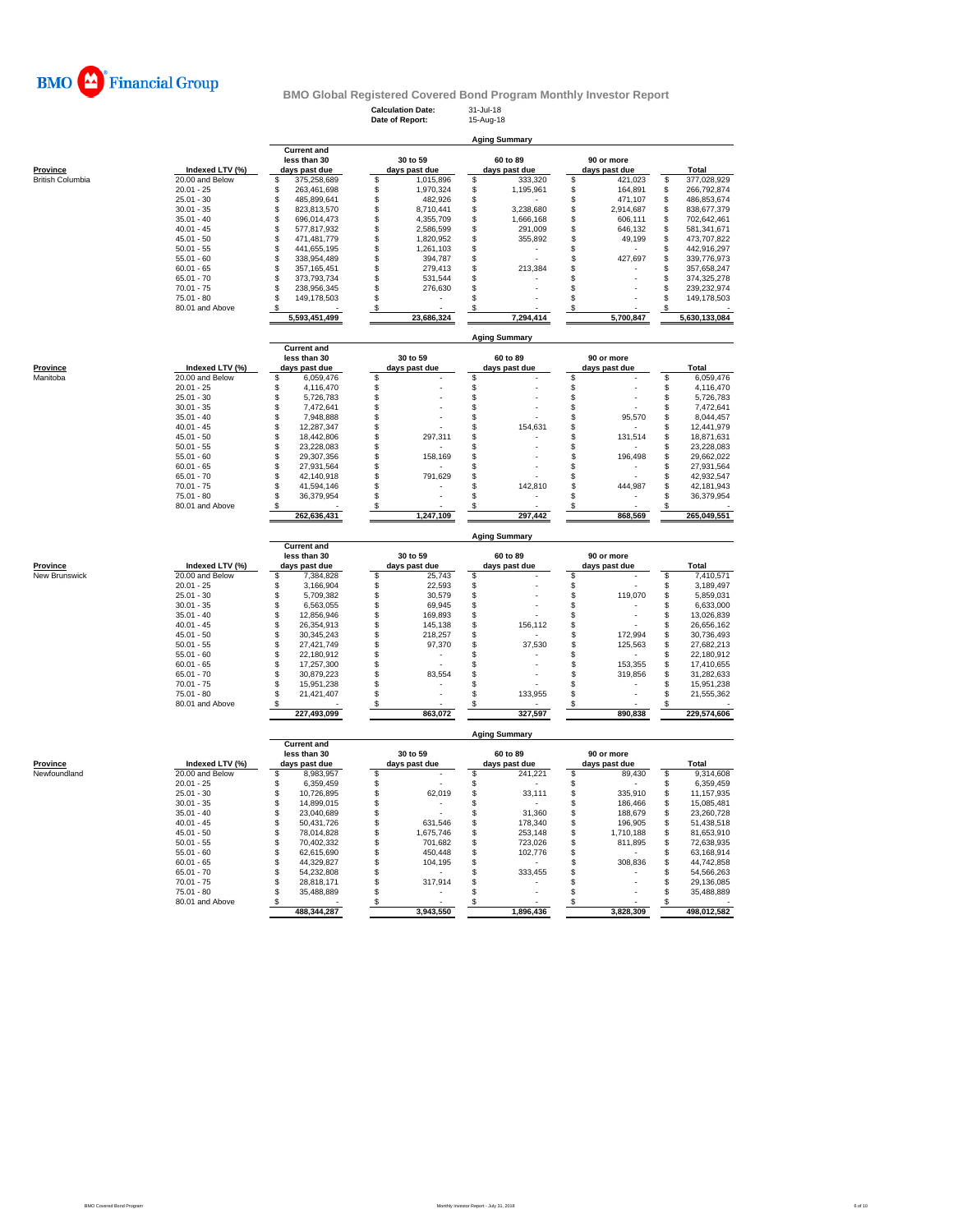

|                       |                              |                                      | <b>Calculation Date:</b><br>Date of Report: | 31-Jul-18<br>15-Aug-18<br><b>Aging Summary</b> |                                    |                                      |
|-----------------------|------------------------------|--------------------------------------|---------------------------------------------|------------------------------------------------|------------------------------------|--------------------------------------|
|                       |                              | <b>Current and</b><br>less than 30   | 30 to 59                                    | 60 to 89                                       | 90 or more                         |                                      |
| Province              | Indexed LTV (%)              | days past due                        | days past due                               | days past due                                  | days past due                      | Total                                |
| Northwest Territories | 20.00 and Below              | 1,460,116<br>\$                      | \$                                          | \$                                             | \$                                 | \$<br>1,460,116                      |
|                       | $20.01 - 25$                 | \$<br>672,218                        | \$                                          | \$                                             | \$                                 | \$<br>672,218                        |
|                       | $25.01 - 30$                 | \$<br>903,571                        | \$                                          | \$                                             | \$                                 | \$<br>903,571                        |
|                       | $30.01 - 35$                 | \$<br>835,271                        | \$                                          | \$                                             | \$                                 | \$<br>835,271                        |
|                       | $35.01 - 40$<br>$40.01 - 45$ | \$<br>2,645,199<br>\$<br>3,037,805   | \$<br>\$                                    | \$<br>\$                                       | \$<br>\$                           | 2,645,199<br>S<br>\$<br>3,037,805    |
|                       | $45.01 - 50$                 | $\ddot{\$}$<br>2,769,873             | \$                                          | \$                                             | S                                  | S<br>2,769,873                       |
|                       | $50.01 - 55$                 | \$<br>2,363,827                      | \$                                          | \$                                             | \$                                 | \$<br>2.363.827                      |
|                       | $55.01 - 60$                 | \$<br>1,249,288                      | \$                                          | \$                                             | \$                                 | \$<br>1,249,288                      |
|                       | $60.01 - 65$                 | \$<br>837,569                        | \$                                          | \$                                             | \$                                 | 837,569<br>S                         |
|                       | $65.01 - 70$                 | \$<br>2,086,965                      | \$                                          | \$                                             | \$                                 | \$<br>2,086,965                      |
|                       | $70.01 - 75$                 | \$<br>1,019,981                      | \$                                          | \$                                             | \$                                 | \$<br>1,019,981                      |
|                       | $75.01 - 80$                 | \$<br>2,469,585                      | \$                                          | \$                                             | \$                                 | \$<br>2,469,585                      |
|                       | 80.01 and Above              | \$                                   | \$                                          | \$                                             | \$                                 | S                                    |
|                       |                              | 22,351,268<br>\$                     | \$                                          | \$                                             | \$                                 | 22,351,268<br>S                      |
|                       |                              | <b>Current and</b>                   |                                             | <b>Aging Summary</b>                           |                                    |                                      |
|                       |                              | less than 30                         | 30 to 59                                    | 60 to 89                                       | 90 or more                         |                                      |
| Province              | Indexed LTV (%)              | days past due                        | days past due                               | days past due                                  | days past due                      | Total                                |
| Nova Scotia           | 20.00 and Below              | 12,136,889<br>\$                     | \$                                          | \$                                             | \$<br>24,489                       | 12,161,378<br>\$                     |
|                       | $20.01 - 25$                 | \$<br>7,705,955                      | \$                                          | $\mathfrak{s}$                                 | \$<br>21,947                       | 7,727,903<br>\$                      |
|                       | $25.01 - 30$                 | \$<br>11,240,090                     | \$                                          | \$                                             | \$                                 | 11,240,090<br>S                      |
|                       | $30.01 - 35$                 | \$<br>15,538,683                     | \$<br>106,631                               | \$                                             | 37,202<br>\$                       | \$<br>15,682,516                     |
|                       | $35.01 - 40$                 | \$<br>18,853,371                     | \$<br>216,602                               | \$                                             | \$<br>524,144                      | \$<br>19,594,117                     |
|                       | $40.01 - 45$                 | \$<br>32,896,050                     | \$<br>165,749                               | \$<br>276,692                                  | \$                                 | 33,338,491<br>\$                     |
|                       | $45.01 - 50$                 | \$<br>43.906.253<br>\$               | \$<br>39,322<br>\$                          | \$<br>\$<br>96,173                             | \$<br>223,477<br>860,012           | 44,169,052<br>S                      |
|                       | $50.01 - 55$<br>$55.01 - 60$ | 51,646,977<br>\$<br>65,907,201       | 274,187<br>\$<br>211,604                    | \$<br>920,297                                  | \$<br>\$<br>412,769                | \$<br>52,877,349<br>\$<br>67,451,870 |
|                       | $60.01 - 65$                 | \$<br>73.613.386                     | \$<br>886,897                               | \$                                             | \$<br>396,548                      | \$<br>74,896,831                     |
|                       | $65.01 - 70$                 | \$<br>117,693,210                    | \$<br>276,757                               | \$                                             | \$<br>680,921                      | 118,650,888<br>\$                    |
|                       | $70.01 - 75$                 | \$<br>78,515,039                     | \$<br>236,946                               | \$                                             | \$                                 | S<br>78,751,984                      |
|                       | $75.01 - 80$                 | 41,580,311<br>\$                     | \$                                          | \$                                             | \$                                 | 41,580,311<br>\$                     |
|                       | 80.01 and Above              | S<br>571,233,415                     | S<br>2,414,694                              | 1,293,162                                      | \$<br>3,181,510                    | 578,122,781                          |
|                       |                              |                                      |                                             |                                                |                                    |                                      |
|                       |                              | <b>Current and</b>                   |                                             | <b>Aging Summary</b>                           |                                    |                                      |
|                       |                              |                                      |                                             |                                                |                                    |                                      |
|                       |                              | less than 30                         | 30 to 59                                    | 60 to 89                                       | 90 or more                         |                                      |
| Province              | Indexed LTV (%)              | days past due                        | days past due                               | days past due                                  | days past due                      | <b>Total</b>                         |
| Nunavut               | 20.00 and Below              | \$                                   | \$                                          | \$                                             | \$                                 | \$                                   |
|                       | $20.01 - 25$                 | \$                                   | \$                                          | \$                                             | \$                                 | \$                                   |
|                       | $25.01 - 30$                 | \$                                   | \$                                          | \$                                             | \$                                 | \$                                   |
|                       | $30.01 - 35$                 | \$                                   | \$                                          | \$                                             | \$                                 | \$                                   |
|                       | $35.01 - 40$                 | \$                                   | \$                                          | \$                                             | \$                                 | \$<br>\$                             |
|                       | $40.01 - 45$<br>$45.01 - 50$ | \$<br>\$                             | \$<br>\$                                    | \$<br>\$                                       | \$<br>\$                           | \$                                   |
|                       | $50.01 - 55$                 | \$                                   | \$                                          | \$                                             | \$                                 | \$                                   |
|                       | $55.01 - 60$                 | \$                                   | \$                                          | \$                                             | \$                                 | \$                                   |
|                       | $60.01 - 65$                 | \$                                   | \$                                          | \$                                             | \$                                 | \$                                   |
|                       | $65.01 - 70$                 | \$                                   | \$                                          | \$                                             | S                                  | \$                                   |
|                       | $70.01 - 75$                 | \$                                   | \$                                          | \$                                             | \$                                 | S                                    |
|                       | $75.01 - 80$                 | \$                                   | \$                                          | \$                                             | \$                                 | \$                                   |
|                       | 80.01 and Above              | S<br>\$                              | S<br>\$                                     | \$<br>\$                                       | S<br>\$                            | \$<br>\$                             |
|                       |                              |                                      |                                             | <b>Aging Summary</b>                           |                                    |                                      |
|                       |                              | <b>Current and</b>                   |                                             |                                                |                                    |                                      |
|                       |                              | less than 30                         | 30 to 59                                    | 60 to 89                                       | 90 or more                         |                                      |
| <b>Province</b>       | Indexed LTV (%)              | days past due                        | days past due                               | days past due                                  | days past due                      | Total                                |
| Ontario               | 20.00 and Below              | 472,806,846<br>\$                    | \$<br>352,324                               | \$<br>367,155                                  | \$<br>40,929                       | \$<br>473,567,255                    |
|                       | $20.01 - 25$                 | 346,026,483<br>\$                    | \$<br>175,864                               | \$<br>317,802                                  | \$<br>153,240                      | 346,673,389<br>\$                    |
|                       | $25.01 - 30$                 | \$<br>500,293,964                    | \$<br>279,692                               | \$<br>49,692                                   | \$<br>313,799                      | \$<br>500,937,146                    |
|                       | $30.01 - 35$                 | \$<br>783,047,426                    | \$<br>2,200,103                             | \$<br>352,212                                  | \$<br>369,887                      | 785,969,627<br>\$                    |
|                       | $35.01 - 40$                 | \$<br>1,228,818,808                  | \$<br>1,285,976                             | \$<br>1,096,789                                | \$<br>359,412                      | 1,231,560,986<br>S                   |
|                       | $40.01 - 45$                 | \$<br>1,490,338,247                  | \$<br>4,178,670                             | \$<br>431,756                                  | \$<br>1,065,586                    | 1,496,014,260<br>\$<br>\$            |
|                       | $45.01 - 50$<br>$50.01 - 55$ | \$<br>1,684,955,797<br>\$            | \$<br>3,327,443                             | \$                                             | \$<br>1,058,345                    | 1,689,341,585<br>\$                  |
|                       | $55.01 - 60$                 | 1,488,697,861<br>\$<br>1,425,382,240 | \$<br>2,316,458<br>\$<br>2,980,469          | \$<br>2,193,865<br>\$<br>417.704               | \$<br>1,375,808<br>\$<br>1,948,545 | 1,494,583,992<br>1,430,728,957<br>\$ |
|                       | $60.01 - 65$                 | \$<br>1,213,887,080                  | \$<br>3,300,423                             | \$<br>630,759                                  | \$<br>115,359                      | 1,217,933,622<br>S                   |
|                       | $65.01 - 70$                 | \$<br>1,497,055,229                  | \$<br>1,829,872                             | \$<br>914,604                                  | \$<br>183,107                      | 1,499,982,812<br>S                   |
|                       | $70.01 - 75$                 | 1,024,313,774<br>S                   | \$<br>580,415                               | \$<br>169,423                                  | \$<br>77,576                       | 1,025,141,189<br>S                   |
|                       | 75.01 - 80                   | \$<br>1,115,664,481                  | \$<br>1,381,015                             | \$                                             | \$                                 | 1,117,045,495<br>\$                  |
|                       | 80.01 and Above              | - \$<br>14,271,288,236               | S<br>24,188,723                             | 6,941,762                                      | \$<br>7,061,592                    | 14,309,480,314                       |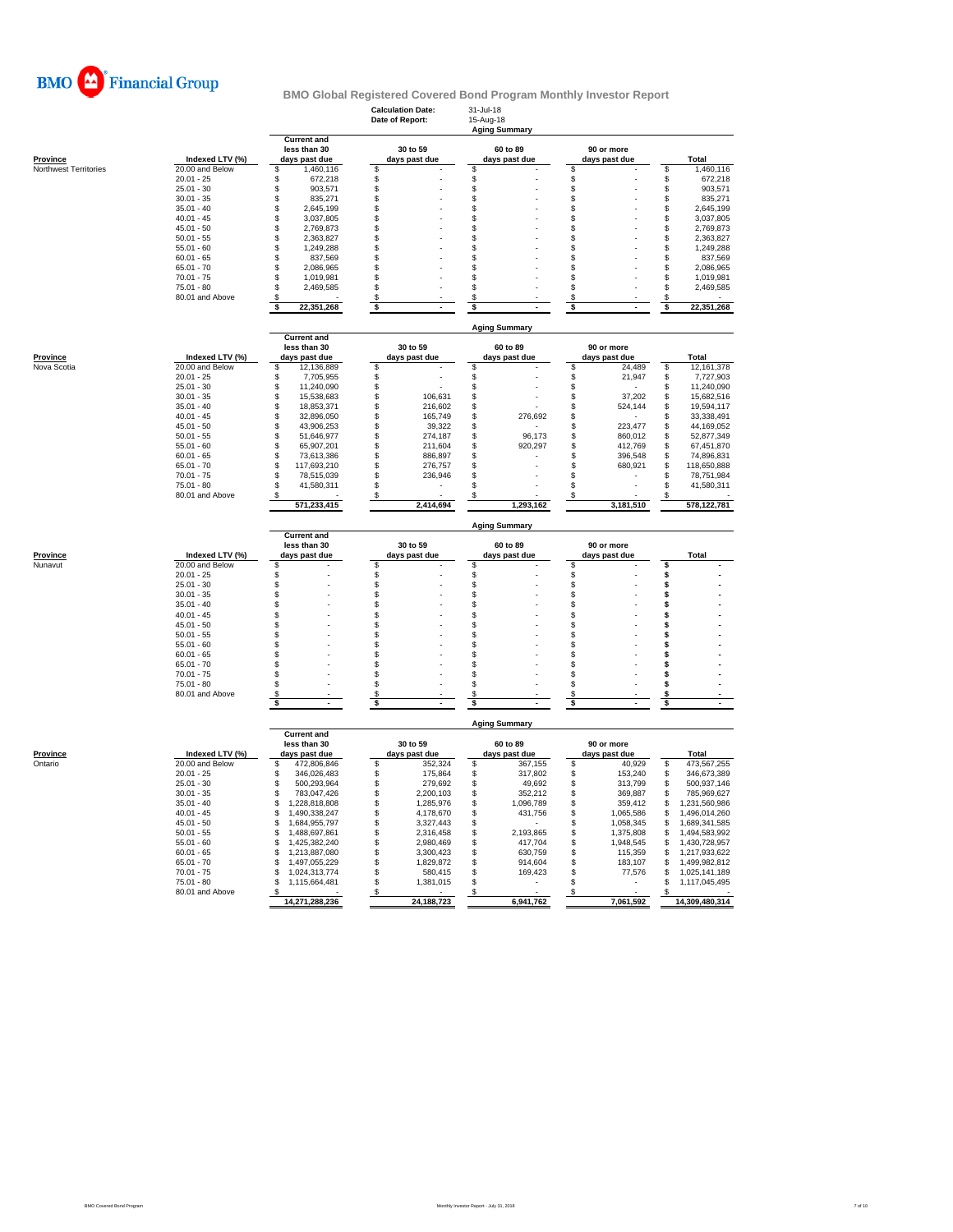

|                                      |                                    |                                                     | <b>Calculation Date:</b><br>Date of Report: | 31-Jul-18<br>15-Aug-18<br><b>Aging Summary</b> |                                 |                                      |           |  |  |  |
|--------------------------------------|------------------------------------|-----------------------------------------------------|---------------------------------------------|------------------------------------------------|---------------------------------|--------------------------------------|-----------|--|--|--|
| <b>Province</b>                      | Indexed LTV (%)                    | <b>Current and</b><br>less than 30<br>days past due | 30 to 59<br>days past due                   | 60 to 89<br>days past due                      | 90 or more<br>days past due     | Total                                |           |  |  |  |
| Prince Edward Island                 | 20.00 and Below                    | \$<br>1,977,132                                     | \$                                          | S                                              | \$                              | \$                                   | 1,977,132 |  |  |  |
|                                      | $20.01 - 25$                       | \$<br>1,289,225                                     | \$                                          | \$                                             | \$                              | \$<br>1,289,225                      |           |  |  |  |
|                                      | $25.01 - 30$                       | \$<br>2,030,349                                     | \$                                          | $\,$                                           | \$                              | \$<br>2,030,349                      |           |  |  |  |
|                                      | $30.01 - 35$                       | \$<br>2,975,711                                     | \$                                          | \$                                             | \$                              | \$<br>2,975,711                      |           |  |  |  |
|                                      | $35.01 - 40$                       | \$<br>4,201,668                                     | \$<br>171,946                               | \$                                             | \$                              | \$<br>4,373,614                      |           |  |  |  |
|                                      | $40.01 - 45$                       | \$<br>8,962,308                                     | \$<br>96,104                                | \$                                             | \$                              | \$<br>9,058,412                      |           |  |  |  |
|                                      | $45.01 - 50$                       | \$<br>7,211,369                                     | \$<br>101,758                               | \$                                             | \$                              | \$<br>7,313,127                      |           |  |  |  |
|                                      | $50.01 - 55$                       | \$<br>6,456,006                                     | \$                                          | \$                                             | \$                              | \$<br>6,456,006                      |           |  |  |  |
|                                      | $55.01 - 60$                       | \$<br>6,706,202                                     | \$<br>104,424                               | \$                                             | \$                              | \$<br>6,810,626                      |           |  |  |  |
|                                      | $60.01 - 65$                       | \$<br>7,774,731                                     | \$                                          | S                                              | \$                              | \$<br>7,774,731                      |           |  |  |  |
|                                      | $65.01 - 70$                       | \$<br>12,225,679                                    | \$                                          | \$                                             | \$                              | \$<br>12,225,679                     |           |  |  |  |
|                                      | $70.01 - 75$                       | 7,341,229<br>S                                      | \$                                          | \$                                             | £.                              | \$<br>7,341,229                      |           |  |  |  |
|                                      | $75.01 - 80$                       | \$<br>8,089,747                                     | \$                                          | S                                              | \$                              | \$<br>8,089,747                      |           |  |  |  |
|                                      | 80.01 and Above                    | \$                                                  | \$                                          | \$                                             | \$                              | \$                                   |           |  |  |  |
|                                      |                                    | 77,241,355                                          | 474,233                                     |                                                |                                 | 77,715,587                           |           |  |  |  |
|                                      |                                    | <b>Current and</b>                                  |                                             | <b>Aging Summary</b>                           |                                 |                                      |           |  |  |  |
|                                      |                                    | less than 30                                        | 30 to 59                                    | 60 to 89                                       | 90 or more                      |                                      |           |  |  |  |
| Province                             | Indexed LTV (%)                    | days past due                                       | days past due                               | days past due                                  | days past due                   | <b>Total</b>                         |           |  |  |  |
| Quebec                               | 20.00 and Below                    | \$<br>76,537,934                                    | \$<br>617,927                               | \$<br>86,704                                   | \$<br>209,581                   | 77,452,146<br>\$                     |           |  |  |  |
|                                      | $20.01 - 25$                       | \$<br>54,021,422                                    | \$                                          | \$                                             | 154,530<br>\$                   | \$<br>54,175,951                     |           |  |  |  |
|                                      | $25.01 - 30$                       | \$<br>71,977,914                                    | \$<br>310,097                               | \$                                             | \$<br>81,923                    | \$<br>72,369,934                     |           |  |  |  |
|                                      | $30.01 - 35$                       | 91,185,565<br>\$                                    | \$<br>190,452                               | 265,958<br>\$                                  | \$                              | \$<br>91,641,976                     |           |  |  |  |
|                                      | $35.01 - 40$                       | \$<br>128,453,779                                   | \$<br>352,906                               | \$<br>342,560                                  | \$<br>1,114,985                 | \$<br>130,264,231                    |           |  |  |  |
|                                      | $40.01 - 45$                       | \$<br>185,641,270                                   | \$<br>2,158,894                             | \$<br>672,538                                  | \$<br>222,189                   | \$<br>188,694,891                    |           |  |  |  |
|                                      | $45.01 - 50$                       | \$<br>292,813,988                                   | \$<br>3,359,239                             | \$<br>1,163,090                                | \$<br>1,153,720                 | \$<br>298,490,037                    |           |  |  |  |
|                                      | $50.01 - 55$                       | \$<br>360,101,754                                   | \$<br>3,372,291                             | \$<br>956,055                                  | \$<br>960,772                   | \$<br>365,390,871                    |           |  |  |  |
|                                      | $55.01 - 60$                       | \$<br>458,453,562                                   | \$<br>4,777,227                             | \$<br>439,404                                  | \$<br>2,472,599                 | \$<br>466,142,793                    |           |  |  |  |
|                                      | $60.01 - 65$<br>$65.01 - 70$       | 455,320,847<br>S                                    | \$<br>3,631,793                             | 739,809<br>S                                   | \$<br>1,477,679                 | S<br>461,170,128<br>575,559,688      |           |  |  |  |
|                                      | $70.01 - 75$                       | 571,136,632<br>\$<br>537,345,424<br>S               | \$<br>3,527,115<br>\$<br>2,083,480          | 460,528<br>\$<br>1,730,845<br>\$               | 435,413<br>\$<br>1,045,197<br>S | \$<br>\$<br>542,204,946              |           |  |  |  |
|                                      | $75.01 - 80$                       | \$<br>303,176,901                                   | \$<br>976,130                               | \$                                             | \$.                             | \$<br>304,153,030                    |           |  |  |  |
|                                      | 80.01 and Above                    | 3,586,166,991                                       | S<br>25,357,551                             | 6,857,492                                      | S<br>9,328,587                  | 3,627,710,622                        |           |  |  |  |
|                                      |                                    |                                                     |                                             |                                                |                                 |                                      |           |  |  |  |
|                                      |                                    | <b>Current and</b>                                  | 30 to 59                                    | <b>Aging Summary</b>                           |                                 |                                      |           |  |  |  |
| Province                             | Indexed LTV (%)                    | less than 30                                        | days past due                               | 60 to 89                                       | 90 or more<br>days past due     | Total                                |           |  |  |  |
| Saskatchewan                         | 20.00 and Below                    | days past due<br>11,741,352<br>\$                   | 157,927<br>\$                               | days past due<br>\$                            | \$                              | 11,899,279<br>\$                     |           |  |  |  |
|                                      | $20.01 - 25$                       | 9,656,607<br>\$                                     | \$                                          | \$                                             | \$                              | \$<br>9,656,607                      |           |  |  |  |
|                                      | $25.01 - 30$                       | 11,647,196<br>S                                     | \$                                          | \$                                             | \$                              | 11,647,196<br>\$                     |           |  |  |  |
|                                      | $30.01 - 35$                       | 14,526,789<br>\$                                    | \$                                          | \$<br>89,156                                   | \$<br>138,698                   | \$<br>14,754,642                     |           |  |  |  |
|                                      | $35.01 - 40$                       | \$<br>34,269,945                                    | \$<br>300,339                               | \$<br>255,344                                  | \$                              | \$<br>34,825,629                     |           |  |  |  |
|                                      | $40.01 - 45$                       | \$<br>64,339,468                                    | \$                                          | \$                                             | 465,026<br>\$                   | \$<br>64,804,494                     |           |  |  |  |
|                                      | $45.01 - 50$                       | \$<br>58,168,959                                    | \$                                          | \$                                             | \$<br>114,516                   | \$<br>58,283,475                     |           |  |  |  |
|                                      | $50.01 - 55$                       | \$<br>49,141,930                                    | \$<br>302,370                               | \$<br>98,698                                   | \$<br>1,064,914                 | \$<br>50,607,913                     |           |  |  |  |
|                                      | $55.01 - 60$                       | 48,064,904<br>S                                     | \$<br>64,278                                | \$                                             | 888,208<br>\$                   | S<br>49,017,390                      |           |  |  |  |
|                                      | $60.01 - 65$                       | \$<br>39,642,104                                    | \$                                          | \$                                             | \$                              | 39,642,104<br>S                      |           |  |  |  |
|                                      | 65.01 - 70                         | \$<br>43,960,419                                    | \$                                          | \$<br>381,760                                  | \$                              | \$<br>44,342,179                     |           |  |  |  |
|                                      | $70.01 - 75$<br>$75.01 - 80$       | \$<br>23,719,559<br>28,252,601<br>S                 | \$<br>\$                                    | \$<br>\$                                       | \$<br>\$                        | \$<br>23,719,559<br>\$<br>28,252,601 |           |  |  |  |
|                                      | 80.01 and Above                    | £.<br>437,131,833                                   | \$<br>824.914                               | \$<br>824,958                                  | \$<br>2.671.362                 | S<br>441.453.068                     |           |  |  |  |
|                                      |                                    |                                                     |                                             |                                                |                                 |                                      |           |  |  |  |
|                                      |                                    | <b>Current and</b>                                  |                                             | <b>Aging Summary</b>                           |                                 |                                      |           |  |  |  |
|                                      |                                    | less than 30                                        | 30 to 59                                    | 60 to 89                                       | 90 or more                      |                                      |           |  |  |  |
| Province<br><b>Yukon Territories</b> | Indexed LTV (%)<br>20.00 and Below | days past due<br>\$                                 | days past due<br>\$                         | days past due<br>\$                            | days past due                   | <b>Total</b><br>\$                   |           |  |  |  |
|                                      | $20.01 - 25$                       | 719,110<br>1,914,710<br>\$                          | \$                                          | \$                                             | \$<br>\$                        | \$<br>1,914,710                      | 719,110   |  |  |  |
|                                      | $25.01 - 30$                       | \$<br>1,380,727                                     | \$                                          | \$                                             | \$                              | \$<br>1,380,727                      |           |  |  |  |
|                                      | $30.01 - 35$                       | \$<br>1,914,043                                     | \$                                          | \$                                             | \$                              | \$<br>1,914,043                      |           |  |  |  |
|                                      | $35.01 - 40$                       | \$<br>1,860,399                                     | \$                                          | \$                                             | \$                              | \$<br>1,860,399                      |           |  |  |  |
|                                      | $40.01 - 45$                       | \$<br>2,437,186                                     | \$                                          | \$                                             | \$                              | \$<br>2,437,186                      |           |  |  |  |
|                                      | $45.01 - 50$                       | 2,614,994<br>S                                      | \$                                          | \$                                             | \$                              | \$<br>2,614,994                      |           |  |  |  |
|                                      | $50.01 - 55$                       | \$<br>1,180,139                                     | \$                                          | \$                                             | \$                              | \$<br>1,180,139                      |           |  |  |  |
|                                      | $55.01 - 60$                       | \$<br>2,644,967                                     | \$                                          | \$                                             | \$                              | \$<br>2,644,967                      |           |  |  |  |
|                                      | $60.01 - 65$                       | 1,397,138<br>\$                                     | \$                                          | \$                                             | \$                              | \$<br>1,397,138                      |           |  |  |  |
|                                      | $65.01 - 70$                       | \$<br>1,438,210                                     | \$                                          | \$                                             | \$                              | \$<br>1,438,210                      |           |  |  |  |
|                                      | $70.01 - 75$                       | 997,807<br>S                                        | \$                                          | \$                                             | \$                              | \$                                   | 997,807   |  |  |  |
|                                      | $75.01 - 80$                       | 962,513<br>S                                        | \$                                          | \$                                             | \$                              | \$                                   | 962,513   |  |  |  |
|                                      | 80.01 and Above                    | S<br>21,461,942<br>\$                               | S<br>\$                                     | \$<br>\$                                       | \$<br>\$                        | \$<br>21,461,942<br>\$               |           |  |  |  |
|                                      |                                    |                                                     |                                             |                                                |                                 |                                      |           |  |  |  |

<sup>(1)</sup> Value as determined by adjusting, not less than quarterly, the Original Market Value utilizing the Indexation Methodology (see Appendix for details) for subsequent price developments.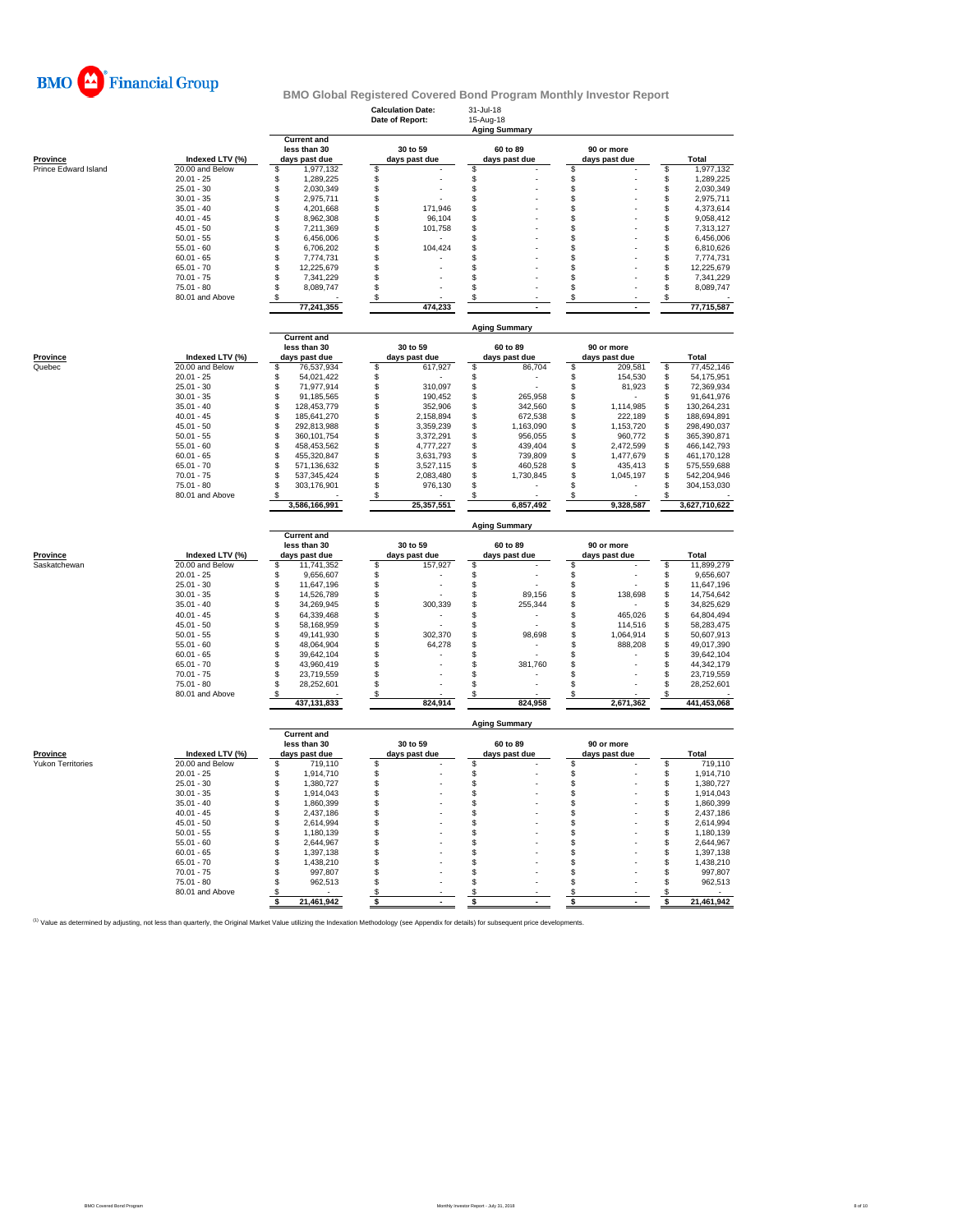

**Calculation Date:** 31-Jul-18 **Date of Report:** 15-Aug-18

**Cover Pool - Current LTV Distribution by Credit Score (1)**

|                 |                          | <b>Credit Scores</b> |      |             |             |             |           |               |           |               |           |               |      |                |       |                |
|-----------------|--------------------------|----------------------|------|-------------|-------------|-------------|-----------|---------------|-----------|---------------|-----------|---------------|------|----------------|-------|----------------|
| Indexed LTV (%) | <b>Score Unavailable</b> |                      | <600 |             | $600 - 650$ |             | 651 - 700 |               | 701 - 750 |               | 751 - 800 |               | >800 |                | Total |                |
| 20.00 and Below |                          | 18.816.098           |      | 10.349.526  |             | 16.615.823  |           | 46.770.843    |           | 106.116.999   |           | 155.791.864   |      | 696.460.058    |       | 1.050.921.212  |
| $20.01 - 25$    |                          | 12.271.460           |      | 8.109.248   |             | 15.499.151  |           | 42.757.756    |           | 79.376.333    |           | 123.656.662   |      | 473.250.305    |       | 754.920.916    |
| $25.01 - 30$    |                          | 11.131.190           |      | 10.025.080  |             | 25.660.929  |           | 64.447.001    |           | 153.878.440   |           | 216.701.888   |      | 700.706.809    |       | 1.182.551.337  |
| $30.01 - 35$    |                          | 9.398.060            |      | 24.044.722  |             | 47.221.216  |           | 141.998.819   |           | 269.360.233   |           | 349.545.987   |      | 1.039.181.369  |       | 1.880.750.406  |
| $35.01 - 40$    |                          | 12.924.595           |      | 27.727.432  |             | 63.110.843  |           | 161.690.787   |           | 344.563.716   |           | 481.753.227   |      | 1.215.386.542  |       | 2.307.157.142  |
| $40.01 - 45$    |                          | 6.245.546            |      | 42.354.208  |             | 78.976.077  |           | 200.682.510   |           | 390.613.368   |           | 553.504.977   |      | 1.364.668.459  |       | 2.637.045.145  |
| $45.01 - 50$    |                          | 7.131.720            |      | 57.280.234  |             | 101.654.890 |           | 234.663.578   |           | 457.058.737   |           | 617.530.555   |      | 1.454.666.828  |       | 2,929,986,542  |
| $50.01 - 55$    |                          | 9.291.894            |      | 43.862.495  |             | 91.183.279  |           | 230.693.730   |           | 464.980.256   |           | 588.470.568   |      | 1.399.330.351  |       | 2.827.812.573  |
| $55.01 - 60$    |                          | 12.679.409           |      | 48.288.898  |             | 89.464.597  |           | 251.330.430   |           | 460.522.921   |           | 557.269.647   |      | 1.447.638.077  |       | 2.867.193.980  |
| $60.01 - 65$    |                          | 24.354.432           |      | 42.372.561  |             | 108.257.408 |           | 230.934.113   |           | 429.480.857   |           | 541.387.403   |      | 1.260.234.384  |       | 2,637,021,158  |
| $65.01 - 70$    |                          | 34,328,666           |      | 48.809.097  |             | 119.455.030 |           | 284.007.580   |           | 512.263.284   |           | 645.629.249   |      | 1,479,899,919  |       | 3,124,392,825  |
| $70.01 - 75$    |                          | 11.840.591           |      | 25.367.347  |             | 75.766.963  |           | 229.562.309   |           | 462.527.200   |           | 527.727.988   |      | 1.219.995.824  |       | 2.552.788.223  |
| $75.01 - 80$    |                          | 1.195.344            |      | 13.026.147  |             | 40.843.910  |           | 175.370.384   |           | 396.002.795   |           | 508.928.864   |      | 1.129.741.310  |       | 2.265.108.754  |
| 80.01 and Above |                          |                      |      |             |             |             |           |               |           |               |           |               |      |                |       |                |
|                 |                          | 171.609.006          |      | 401,616,995 |             | 873.710.118 |           | 2.294.909.840 |           | 4.526.745.138 |           | 5.867.898.879 |      | 14.881.160.235 |       | 29,017,650,212 |

<sup>(1)</sup> Value as determined by adjusting, not less than quarterly, the Original Market Value utilizing the Indexation Methodology (see Appendix for details) for subsequent price developments.